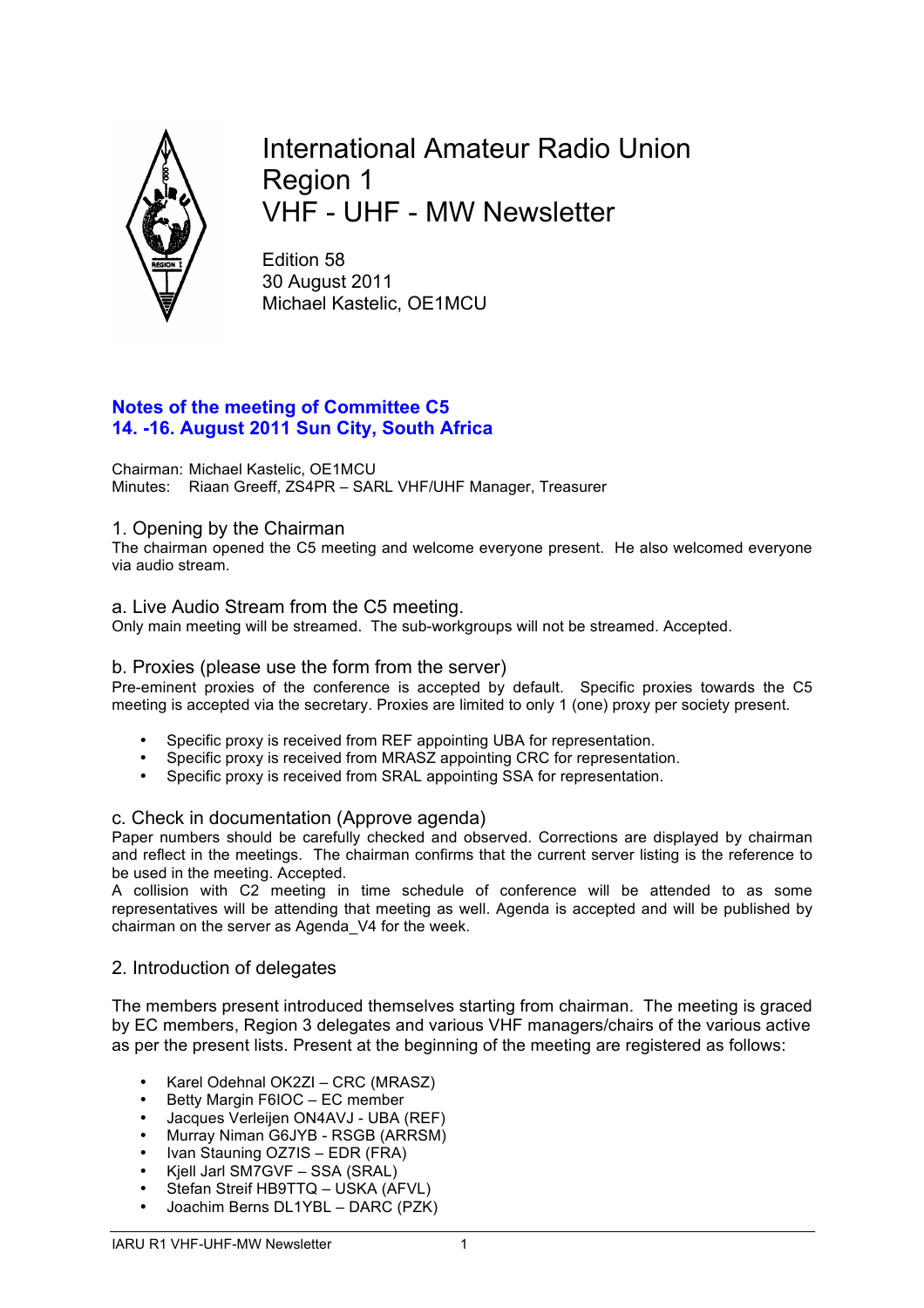- Joerg Jaehrig DJ3HW observer
- Florence Ntsiyep TJ3NT ARTJ (AGRA)
- Hamadoun Yattara TZ6HY CRAM
- Coen Vermaire PA5KM VERON
- Ulip Zeljko 9A2EY HRS (ARABIH)
- Michael Owen VK3KI IARU region 3
- Rizkallah Azrak OD5RI observer
- Affiff Benlagha 7X2RO ARA (URE)
- Ger McNamara EI4GXB IRTS
- Tom Segalstad LA4LN NRRL (IRA)
- Ramon XE1KK IARU region 2
- Riaan Greeff ZS4PR, SARL (ZARS)
- Kastelic Michael OE1MCU (Chairman)
- Werner Muller V51JP NARL (RSS)
- Graham Shirville G3VZV RSGB

### a. Setting up ad hoc WG`s

The main meeting will be from10:00 – 15:30 with a lunch break on the first day. Then the subgroups divide into first 50MHz 16:00-18:00, then 10:00-13:00 on day two after the plenary at 9:00.

- Stefan Strief HB9TTQ to chair 6m meeting
- 23cm is chaired by Murray Niman G6JYB
- Contesting is chaired by Karel Obehal OK2ZI.

# 3. Report from the Chairman

The chairman summarised the report "SC11\_C5\_04 Chairman's Report.pdf" as published. The report was clarified as per the points in the report. Murray G6JYB also elaborated the issue of radar frequency allocations in the amateur frequency band plans.

# HB9TTQ - It is recommended that time announcements of the invitations before any planned video conference should be further in advance. **ACTION: OE1MCU**

A manual describing the setup and use of the videoconferencing software will be prepared by the chairman to take action on this document. **ACTION: OE1MCU**

# 4. Report of the Vienna 2010 meeting

- a. Action points Will be treated under each related working group.
- b. Vienna ratifications Recommendations go to final plenary meeting. There it will be voted in or out as the relevance becomes clear.

# 5. Report from the coordinators

- a) Allocations coordinator No report received.
- b) Records coordinator No report received.
- c) Beacon coordinator No report received.
- d) Satellite coordinator

Graham G3VZV submitted the satellite report. Various amateur satellite projects are underway and some completed (operating in space). Report sent to the chairman.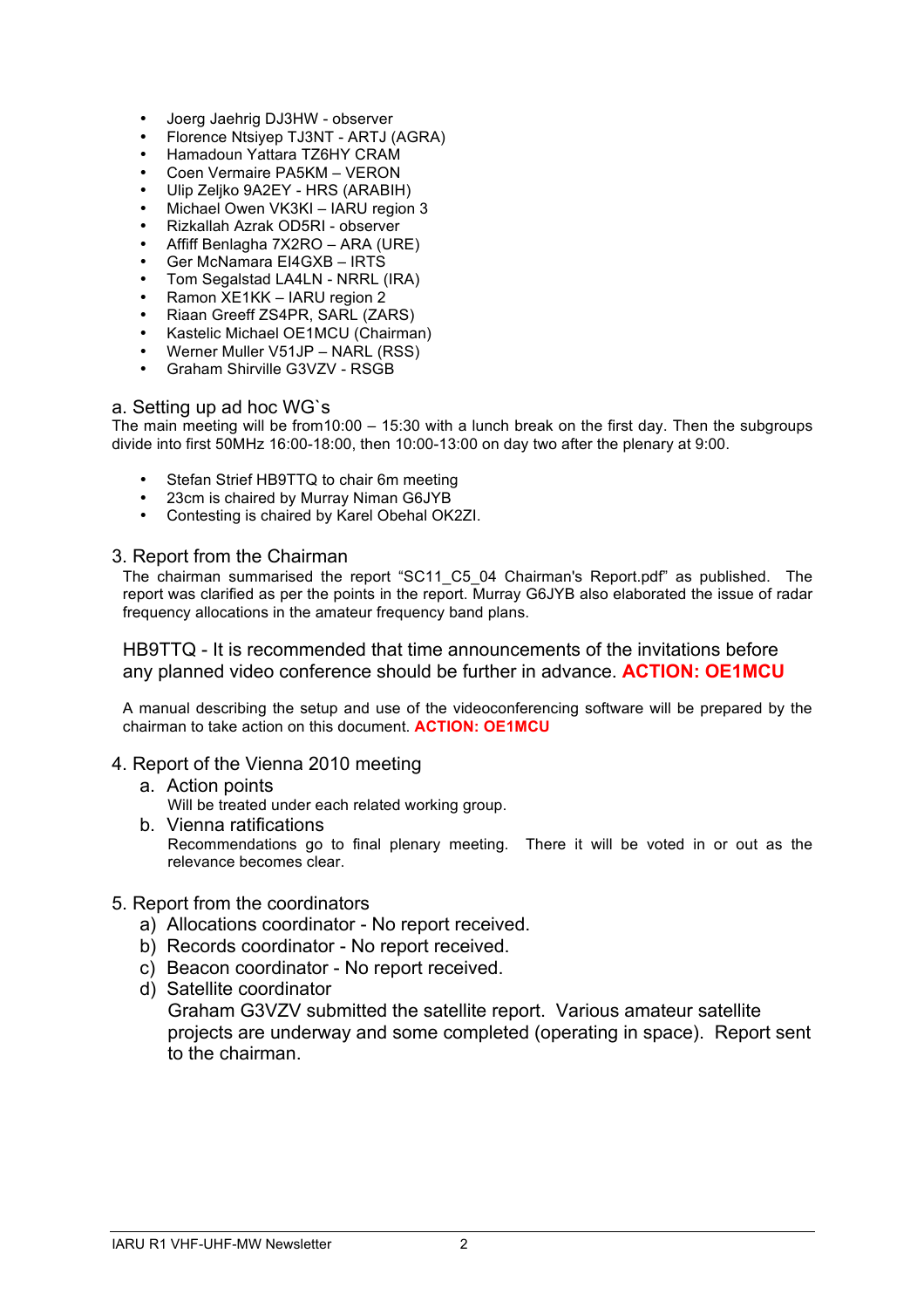# 6. Frequency allocations / international bodies

### **SC11\_C5\_27 - Amateur Radio Band Frequencies Management**

Georges Zanotto, F5DFN prepared the paper. F6IOC introduced the REF paper in terms of the band allocation problems experienced. The issue was discussed by various members and the following recommendations were put to vote.

- 1. Coordination with the national society first.
- 2. For cross-border disputes to co-ordinate with the neighbouring societies relevant coordinators.
- 3. In the event of escalating to the national regulator that all the affected societies to be informed. This should only be the last resort if steps one and two fail.

Vote: Against: None Abstained: None All voted in favour. (Unanimously accepted)

Murray G6JYB presented feedback from spectrum allocation papers submitted to Vienna. The CAVTAT 2008 item was not written yet. This is a workgroup to look at the allocation strategy recommendations.

7. Operational matters (paper 35),

#### **SC11\_C5\_35 – QSO Definition**

Tom V. Segalstad, LA4LN prepared the paper. The WG discussed the issue at length. All voted in favour of keeping the existing QSO-definition.

8. Technical Recommendations (paper 30 and 43, 31, 38, 39, 42)

**SC11\_C5\_30 – Introduction of a 1 minute mixed beacon mode (CW & MGM) together SC11\_C5\_43 – Beacon Guidance**

### Ivan Stauning,OZ7IS introduced the paper.

Murray G6JYB reported from the WG on the beacon structures based on the EDR proposal. The structures now represent the current document protocols. The revised structures and notes are proposed for vote. The graphic is to be structured into same format as the existing presentation structures and will be implemented into the handbook.

#### Recommendation

Based on the information and original proposals in Papers SC11 C5 30 & 43, that the existing guidance on beacons in the VHF Managers handbook be updated as follows:-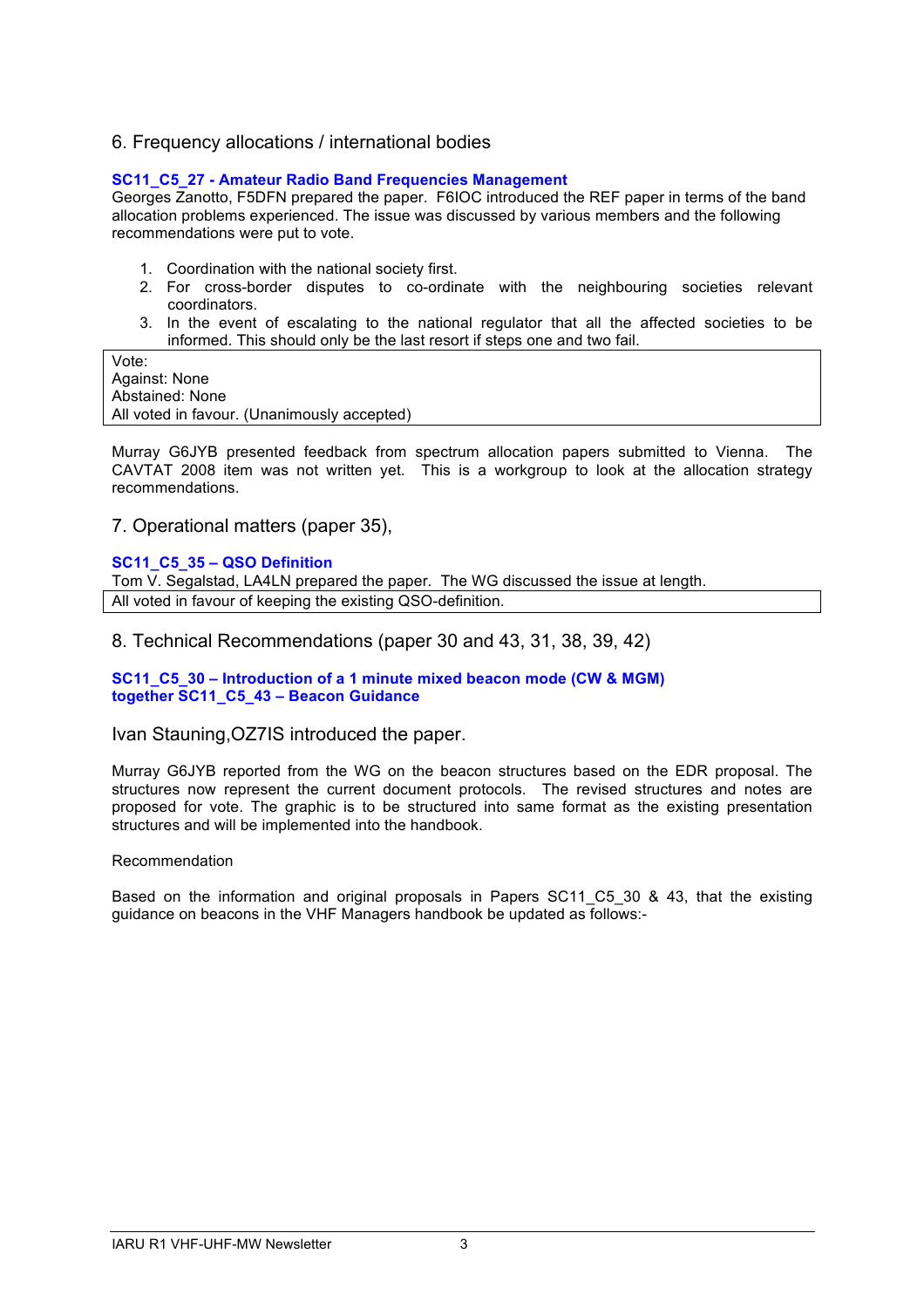Examples of these (with approximate message lengths) are illustrated below:-



| <b>CWID</b> | Carrier |     |
|-------------|---------|-----|
| l0s         |         | 30s |

| CW ID | Carrier |  | 'S' | Other |  |      |
|-------|---------|--|-----|-------|--|------|
| l0s   |         |  | 30  |       |  | l60s |

# MGM Mixed Mode

|        | <b>MGM</b> |    | <b>CW-ID</b> |             | Carrier | $\mathbf{W}$<br>∧ | Other | <b>CW-ID</b> |      |
|--------|------------|----|--------------|-------------|---------|-------------------|-------|--------------|------|
| $\log$ |            | 30 |              | <b>160s</b> |         | 90                |       |              | 120s |

# MGM Mixed Mode

| <b>MGM</b>             |  |  | <b>CW-ID</b> Carrier |  |     |
|------------------------|--|--|----------------------|--|-----|
| $\mathbf{0}\mathbf{s}$ |  |  |                      |  | 60s |

# MGM Mixed Mode

| <b>MGM</b> |  |  | <b>CW-ID Carrier CW-ID</b> |  |     |
|------------|--|--|----------------------------|--|-----|
| l0s        |  |  |                            |  | 60s |

# MGM

|    | <b>CW-ID</b><br><b>MGM</b> |  |  |  |  |     |
|----|----------------------------|--|--|--|--|-----|
| 0s |                            |  |  |  |  | 60s |

Add the following extra guidance 11.1.6 on Operation:

- IARU Region-1 encourages best practice for both timing/frequency accuracy and phase noise to enhance general performance for the benefit of all.
- That development of new modes optimised for beacons are encouraged, which may either enhance DX reception or permit more efficient equipment (and thus lower electricity costs) to enhance sustainability
- That National Societies and IARU-R1 coordinators be kept updated on such developments.

Add to 11.1.4 on Frequency:

• Should MGM also be used by a beacon, the nominal MGM tone (eg for sync, JT4 tone-0 etc), should be exactly as per the nominal carrier frequency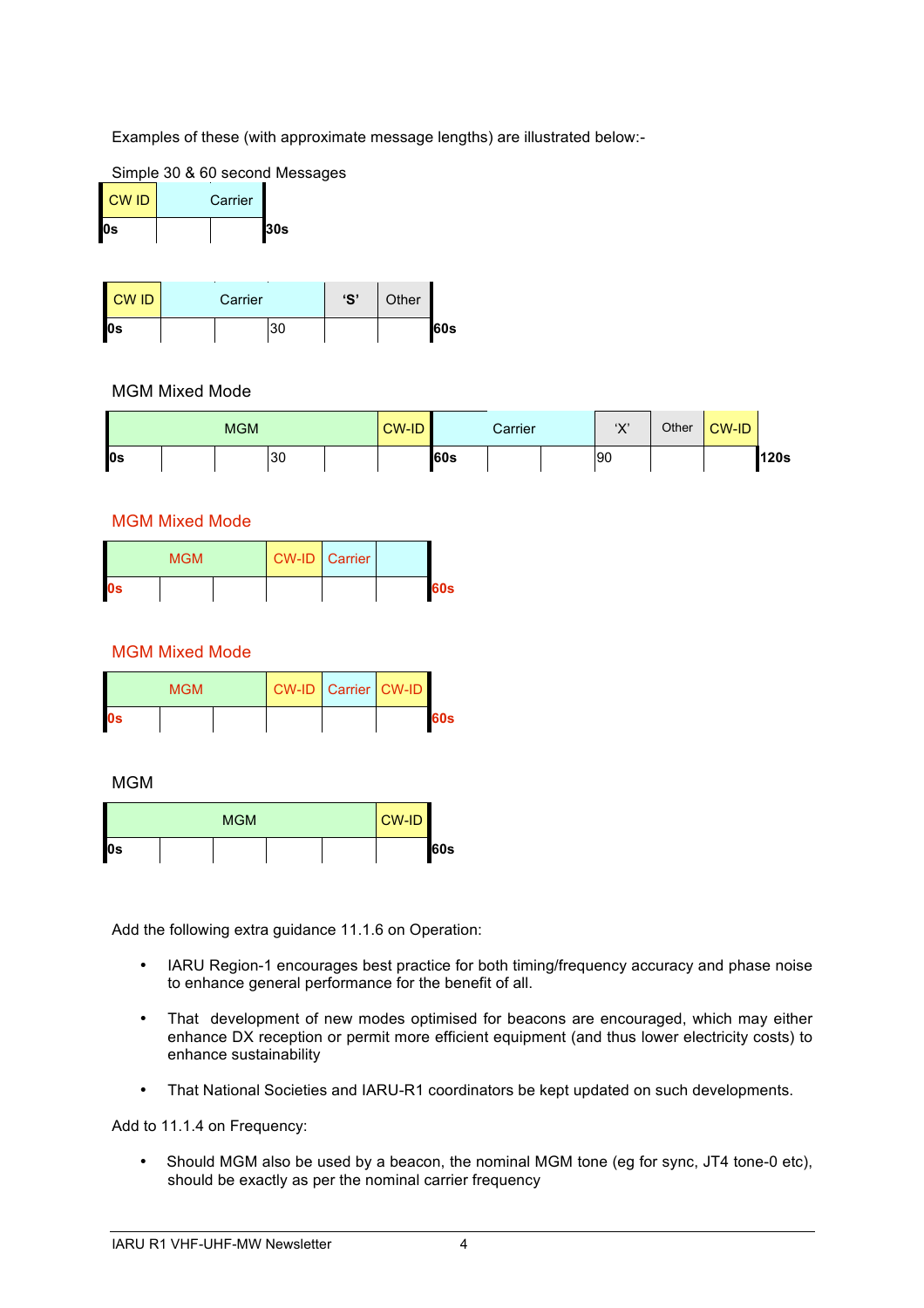### **SC11\_C5\_31 – Pharus Ignis 4 - PI4 - A digital modulation (MGM) for beacon purposes**

Pharus Ignis 4 beacon project is presented by Ivan OZ7IGY presented the Pharus Ignis 4 beacon project, utilising digital technology to automate beacon monitoring systems. Technology is open source and workable. The decoder is still to be developed. It will create and stimulate further development of better beacon systems.

This is an informational paper. This is useful for arguments advancing beacon applications on the bands.

### **SC11\_C5\_38 – Addition of the CTCSS frequency 67 Hz in table FM.2.1**

Jochen Berns, DL1YBL introduced the paper. The frequency 67Hz may be added to the table. The alphabetic letters should be removed from table FM2.1. in the handbook.

Voted in favour: All unanimous in favour

#### **SC11\_C5\_39 – Use of CTCSS Sub Audio Tones for Analogue Repeater Control** Jochen Berns, DL1YBL introduced the paper.

To minimise mutual unwanted interference, all FM repeaters will incorporate CTCSS tones on receivers as well as on transmitters. The transition period ends by the end of 2014.

| Vote:                     |                                                                                       |  |  |  |
|---------------------------|---------------------------------------------------------------------------------------|--|--|--|
| Against:                  | USKA. (AFVL)                                                                          |  |  |  |
| Abstained:                | UBA, (MRASZ), CRC, IRTS                                                               |  |  |  |
|                           | Voted in favour: RSGB, (ARRSM), (REF), VERON, HRS, (ARABIH), EDR, (FRA), SSA, (SRAL), |  |  |  |
|                           | DARC, (PZK), CRAM, SARL, ARTJ, (AGRA), ARA, (URE)                                     |  |  |  |
| 18 in favour and adopted. |                                                                                       |  |  |  |

9. Bandplanning

a. General 50, 27

# **SC11\_C5\_50 – Emergency Communications Frequency Usage at VHF/UHF**

Greg Mossop G0DUB prepared the paper. Murray Niman, G6JYB introduced the paper.

This information paper will be published on the IARU-R1 website. It should be updated regularly.

b. 50MHz 14, 15, 33, 40, 47

# **SC11\_C5\_40 – Modification of 6 m Band Plan**

Stefan relates feedback from the 50MHz WG session. The bandplan was revisited. Jacques requires a bit more information to highlight the implementation implication of the bandplan proposal at the regional countries. Ramon from region 2 notes that they do not currently have any band plans for VHF/UHF etc. Having a reference from region 1 can be useful. Karel checked with the ARRL bandplan. It corresponds mostly with the current proposal.

The revised 6m bandplan shall be implemented after final approval.

Voted: All in favour for WG to carry on with the new 6m bandplan.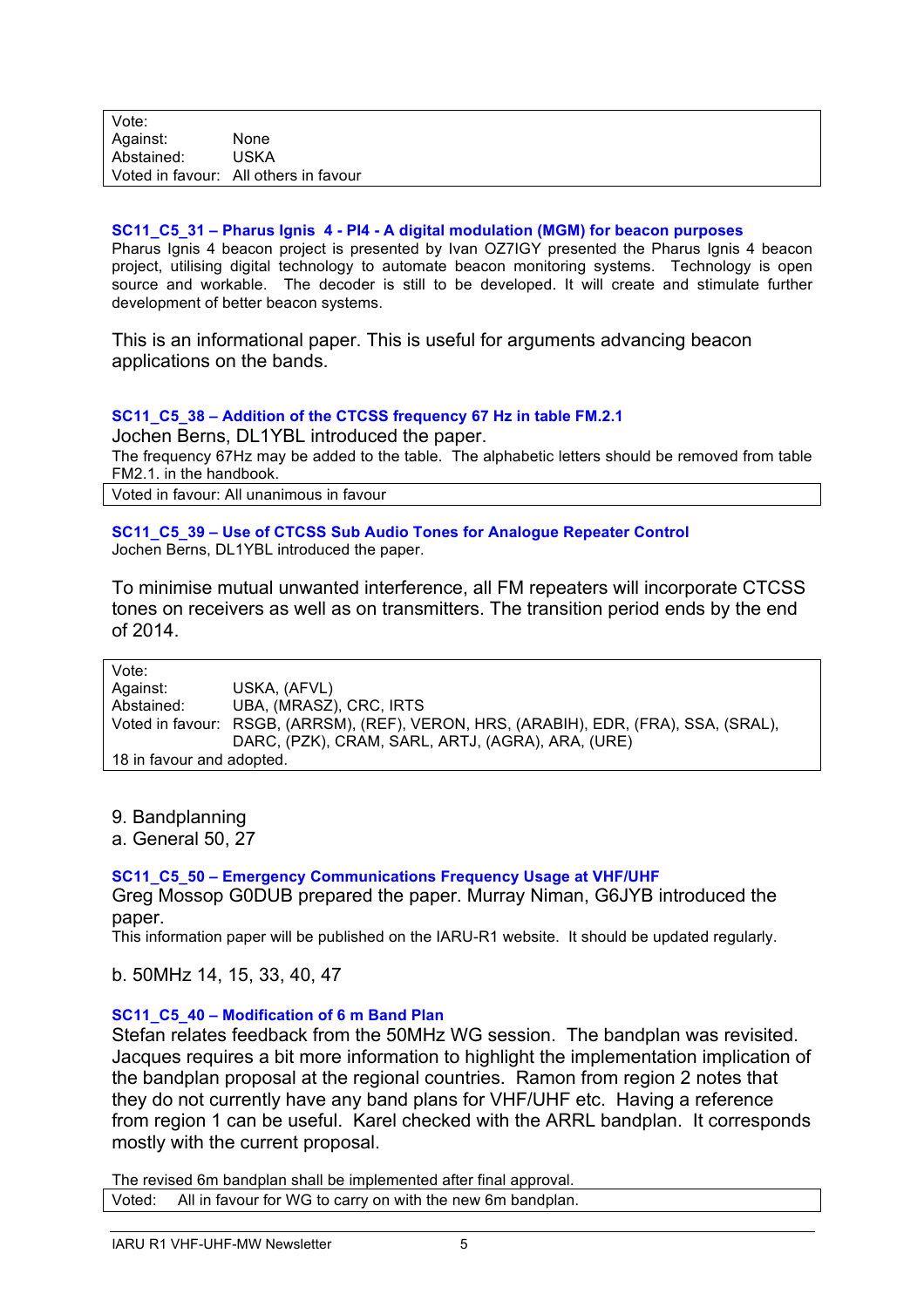Bandplan is active immediately after the final plenary meeting of this conference Sun City 2011, the beacons shall be allowed 3 years for implementation.

Voted: All in favour and the WG will prepare the relevant documentation.

Bandplan is presented and voted for. The footnotes are to clarify and explain the reasoning. The bandplan is unanimously accepted.

Thus, after the Sun City 2011 C5 meetings, the 50 MHz bandplan is adopted as follows and will be updated.

50 - 52 MHz BANDPLAN

| Frequency      | <b>Maximum</b>   | Mode                                | Usage                                                                     |
|----------------|------------------|-------------------------------------|---------------------------------------------------------------------------|
| 50000          | <b>Bandwidth</b> |                                     | 50.000 - 010 Region-1*                                                    |
|                |                  |                                     | 50.010 - 020 Region-2 *                                                   |
|                |                  |                                     | 50.020 - 030 Region-3 *                                                   |
|                | 500 Hz           | <b>Telegraphy exclusive (except</b> | * Reserved for future Synchronised Beacon Project (b)                     |
|                |                  | <b>Beacon Project)</b>              | 50.050 CW future International calling                                    |
|                |                  |                                     | 50.090 CW Intercontinental calling (c)                                    |
| 50100          |                  |                                     |                                                                           |
| 50100          |                  |                                     | International preferred                                                   |
|                |                  |                                     | 50.100 - 130 Intercontinental section                                     |
|                | 2700 Hz          | <b>SSB</b>                          | 50.110 Intercontinental calling (c)                                       |
|                |                  | Telegraphy                          | 50.130 - 200 General international                                        |
| 50200<br>50200 |                  |                                     | 50.150 International centre of activity                                   |
|                |                  |                                     | General usage<br>50.285 for crossband                                     |
|                | 2700 Hz          | <b>SSB</b>                          |                                                                           |
| 50300          |                  | Telegraphy                          |                                                                           |
| 50300          |                  |                                     | 50.305 PSK Centre of activity                                             |
|                |                  |                                     |                                                                           |
|                | 2700 Hz          | <b>MGM</b><br><b>Narrowband</b>     | 50.310 - 320 EME<br>50.320 - 380 MS                                       |
|                |                  | Telegraphy                          |                                                                           |
| 50400          |                  |                                     |                                                                           |
| $\mathbf x$    | 1000 Hz          | <b>MGM</b>                          | <b>Beacons exclusive</b>                                                  |
|                |                  | Telegraphy                          | 50.401 MHz +/- 500 Hz WSPR Beacons                                        |
| 50500          |                  |                                     | 50.510 SSTV                                                               |
|                |                  |                                     | 50.540 - 580 Simplex FM Internet Voice Gateways<br>50.550 Image frequency |
|                |                  |                                     | 50.600 RTTY                                                               |
|                |                  |                                     | 50.620 - 750 Digital communications                                       |
|                |                  |                                     | 50.630 DV calling                                                         |
|                | 12 kHz           | <b>All Modes</b>                    | 51.210 - 390 FM/DV Repeater Inputs,                                       |
|                |                  |                                     | 20 kHz spacing (e)                                                        |
|                |                  |                                     | 51.410 - 590 FM/DV Simplex (f)                                            |
|                |                  |                                     | 51.510 FM calling frequency                                               |
|                |                  |                                     | 51.810 - 990 FM repeaters output channels,<br>20 kHz spacing (e)          |
| 52000          |                  |                                     |                                                                           |

**DV = Digital Voice**

NOTES ON THE 50 - 52 MHz BANDPLAN

# **1. IARU REGION 1 BANDPLAN**

This bandplan, first adopted at the IARU Region 1 Conference in Torremolinos (1990) and revised at the 1996 Tel Aviv conference, the 2002 San Marino Conference, and the 2011 Sun City Conference is recommended for use in those countries in the European part of Region 1 which allow amateurs to operate in this part of the radio spectrum. In many countries in the African part of Region 1 (see footnotes accompanying the ITU frequency allocation table) the 50 - 54 MHz band is allocated to the Amateur Service on a primary basis. These Countries may refer to the SARL Bandplan.

### Footnotes:

a. deleted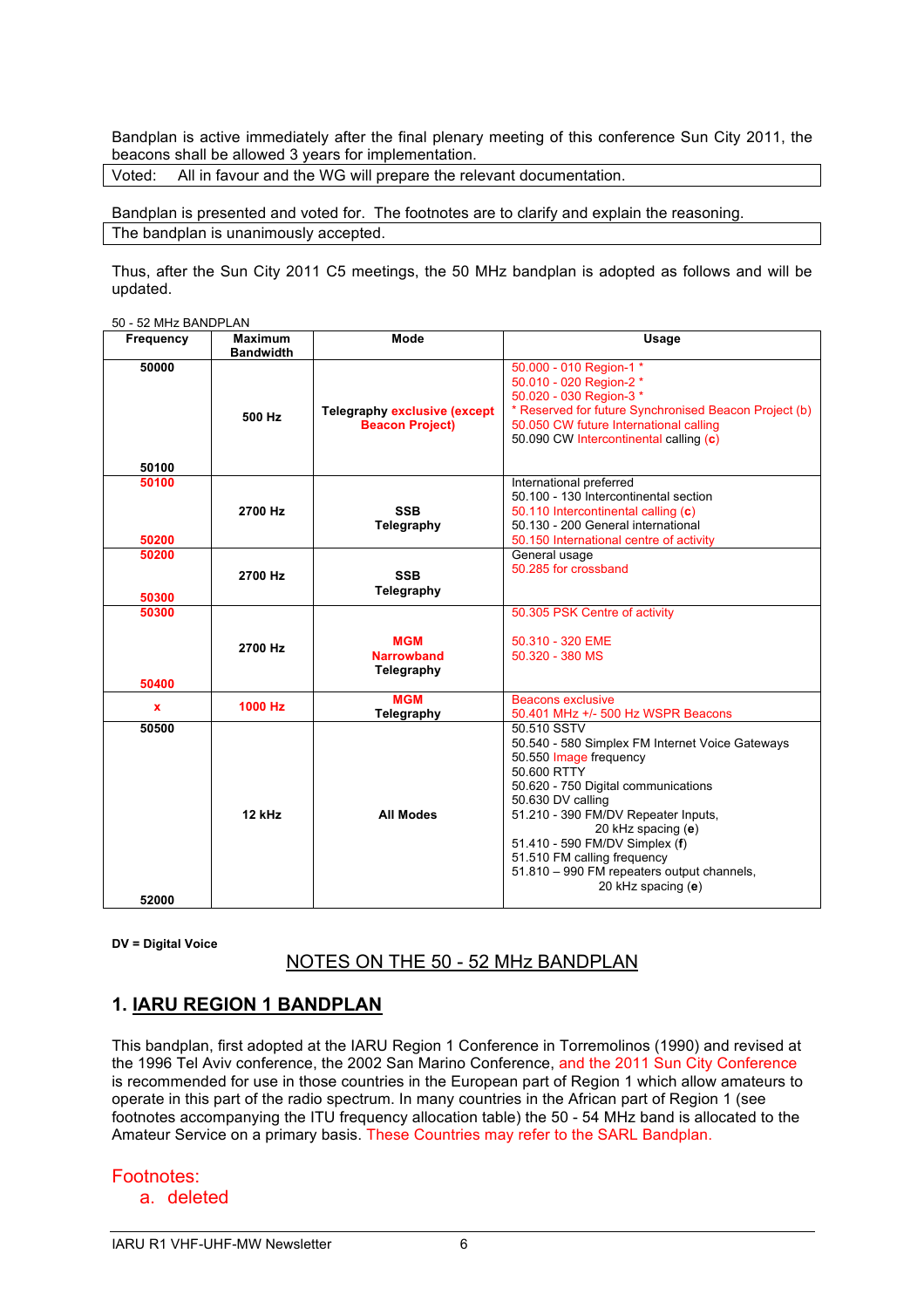# **2. USAGE**

The following notes are referring to the Usage column in the bandplan. As already set out in the introduction to section 3, in the right amateur spirit operators should take notice of these agreements which are made for operating convenience, but no right to reserved frequencies can be derived from a mention in the Usage column or from the following notes.

# 2.1. Footnotes

- b. will be added in the handbook (ACTION Murray Niman)
- c. The intercontinental calling frequencies should not be used for calling within the European part of Region 1 at any time.
- *d. Channelized equipment: On this band the FM channel spacing is 20/10 kHz.*

# e. For the specification of FM telephony see section **Fehler! Verweisquelle konnte nicht gefunden werden.**

f. This segment is for simplex use only with no Digital Voice gateways permitted. Embedded data traffic is allowed along with Digital Voice. DV users should check that the channel is not in use by other modes

# *g. Refer to Beacons Chapter for coordination of beacons in the beacon sub-band*

For the numbering of FM telephony channels see **Fehler! Verweisquelle konnte nicht gefunden werden.**

In those countries within the European part of IARU Region 1 where it is allowed to set up FM repeaters on 50 MHz, the indicated channels are recommended in order to establish a commonality.

In those countries where the National Authorities do not permit repeaters to operate with output frequencies above 51 MHz, repeater output frequencies may be 500 kHz below the repeater input frequencies.(Tel Aviv 1996)

# c. 70MHz 32

# **SC11\_C5\_32 – Establishment of a genuine IARU Region 1, 70 MHz band plan**

Ivan Stauning, OZ7IS introduced the paper. More counties are allocated 4m frequencies. The EU9 has footnote for 4m allocation acquired by the IARU. Similarities to the 6m band plan are discussed. The aim is to attempt to reflect same band plan structure as applied in 6m bandplan.

The points are elaborated on by Ivan as per the points in the paper.

a) Reflect the fact that some countries cannot get access to frequencies above 70,000 MHz and include the segment 69,900 – 70,000 MHz that is accessible to a few countries in the region - in the band plan. Going below 70,000 MHz are a challenge due to sharing of services. A footnote shall be added.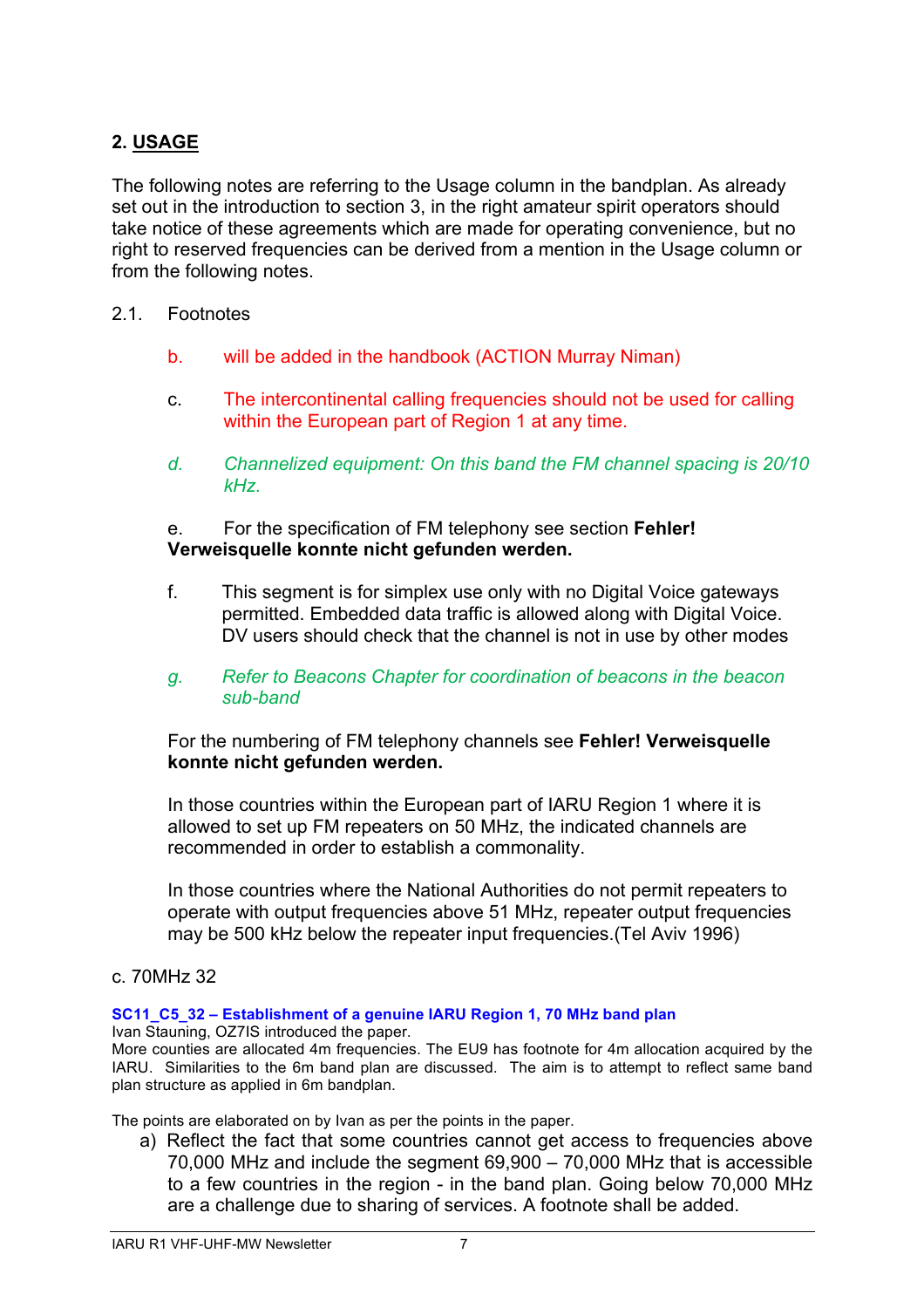| Abstain:DARC           |  |
|------------------------|--|
| In favour: all others. |  |
| 32(a) is adopted.      |  |

b) Extend the general beacon segment up to 70,090 MHz and leave the segment 0,090 - 0,100 for temporary and personal beacons. (It is slightly unpractical to have uncoordinated "personal beacons" within the ordinary coordinated beacon segment.) When there were only a few countries, with access to 70 MHz a beacon segment of 50 kHz was sufficient (personal beacons around 0,030). With more than 40 entities in IARU active on 70 MHz, we need to expand the beacon segment.

Against: RSGB, (ARRSM), UBA (REF), IRTS, SARL, (ZARS), Abstain: DARC In Favour: CRC, (MARSZ), USKA, (AFVL), SSA, (SRAL), EDR, (FRA), Veron, HRS, (ARABIH), (PZK), NARL, (RSS), NRRL, (IRA), 32(b) is adopted

c) Move the WSPR beacon frequency up to 70,090 MHz.

Abstain: DARC In favour: All others 32(c) is adopted

d) Move the MS calling frequency from 70,150 to 70,250 MHz.

Against RSGB, (ARRSM), NRRL, (IRA), IRTS, Abstain: DARC, In favour: All others 32(d) is adopted.

e) Remove the AM calling frequency on 70,260 MHz from the IARU, Region 1, band plan.

Against: SARL, (ZARL), USKA, (AFVL), SSA, (SRAL), IRTS, NARL, (RSS) Abstain: DARC, CRC, (MARSZ), (FRA), NRRL, (IRA) In favour: EDR, UBA. (REF), (PZK), VERON, HRS, (ARABIH), 32(e) is dismissed, bandplan not to be changed.

# f) Establish a MGM centre of activity on 70,270 MHz.

Abstain: IRA, DARC, RSGB, Commented to be Narrowband entry. All others in favour, 32(f) is accepted

g) Retain the RTTY/FAX frequency on 70,300 MHz.

In favour to retain: SARL, (ZARL), (PZK), RSGB, NARL, (RSS), HRS, (ARABIH), IRTS Abstain: DARC, USKA, (AFVL), SSA, (SRAL), EDR, (FRA), VERON, CRC, (MARSZ), Against: NRRL, (IRA), UBE, (REF). Keep as is.

Motion 32(h) and 32(i) withdrawn by the EDR. Ivan and will head the 4m group to clarify the all mode segment.

70MHz bandplan proposal is also reported from the WG.

Abstain: DARC

All others in favour. The bandplan is adopted.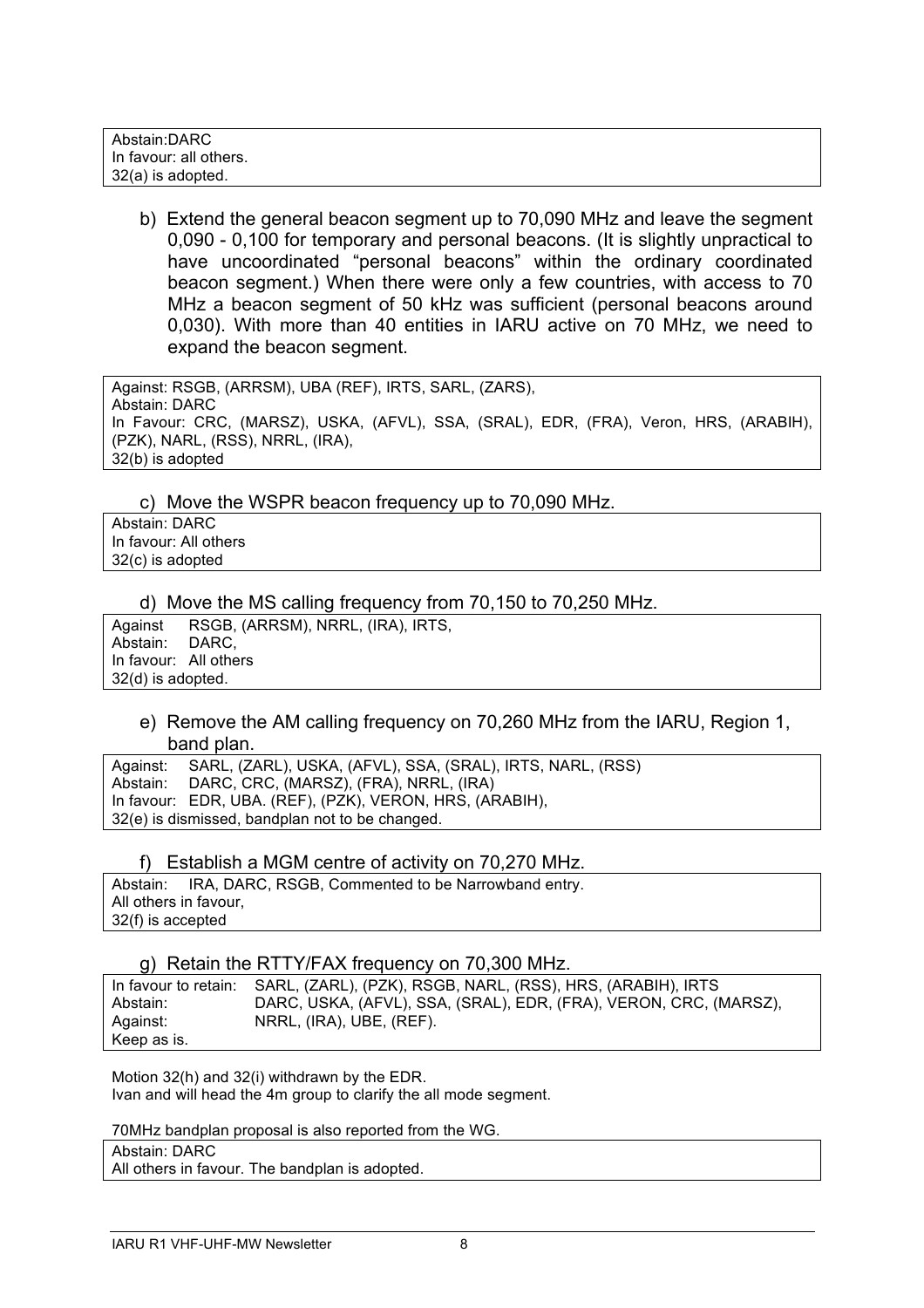The adopted bandplan as follows:

The 70MHz band is increasingly recognised as being appropriate for amateur allocations. In the CEPT area this progress is now recognised in the European Common Allocation table by footnote EU9 which states:

EU9: "In a growing number of CEPT countries, parts of the band 70.0-70.5 MHz is also allocated to the Amateur service on a secondary basis."

In addition it is worth noting that there is some experimental access on a national basis in the range 69.90-70.0MHz in cases where 70MHz is not available.

| TUNINZ Bangpian  |                  |                 |         |                               |
|------------------|------------------|-----------------|---------|-------------------------------|
| <b>Frequency</b> | <b>Bandwidth</b> | <b>Bandplan</b> |         | Usage                         |
| 70.000           |                  | Telegraphy      |         |                               |
|                  | 1000 Hz          | <b>MGM</b>      |         | <b>Coordinated Beacons</b>    |
| 70.090           |                  |                 |         |                               |
| 70.090           |                  | Telegraphy      |         | <b>Personal beacons</b>       |
|                  | 1000 Hz          | <b>MGM</b>      |         | 70.091 MHz +/- 500 Hz WSPR    |
| 70.100           |                  |                 |         | beacons                       |
| 70.100           |                  |                 |         |                               |
|                  |                  | Telegraphy,     | 70.200  | <b>CW/SSB Calling</b>         |
|                  | 2700 Hz          | SSB.            |         |                               |
| 70.250           |                  | <b>MGM</b>      | 70.250  | <b>MS</b> calling             |
| 70.250           |                  |                 | 70.260  | AM/FM calling                 |
|                  | 12 kHz           | All modes       | 70.270  | <b>MGM</b> activity centre    |
| 70.300           |                  |                 |         |                               |
| 70.300           | 12 kHz           | All modes       | 70.300  | RTTY/FAX                      |
| 70.300           |                  |                 | 70.3125 | <b>Digital communications</b> |
|                  |                  | FM channels     | 70.325  | <b>Digital communications</b> |
|                  | 12 kHz           | 12.5 kHz        |         |                               |
|                  |                  | spacing         | 70.450  | FM calling                    |
|                  |                  |                 |         |                               |
| 70.500           |                  |                 | 70.4875 | <b>Digital communications</b> |

d. 2m 16, 18, 36,

 $70$ MHz Bandrich

# **SC11\_C5\_16 – D-Star in Italy using SAT-Band**

Mike Zwingl, OE3MZC prepared the paper. Murray Niman, G6JYB introduced the paper.

IARU R1 stresses the importance of satellite service and band plans also in case of the introduction of new modes. It is recommended to disconnect repeaters/nodes from international D-Star network if these are operated in contradiction to IARU-R1 band plans.

Action points:

- 1. Write the repeater operator to remove out of satellite segment.
- 2. Inform the trust server operator of the IARU bandplan breach made by the use of the repeater.
- 3. Inform the government about the repeater and request them to remove the repeater.

### **Action for the chairman OE1MCU**

Voted in favour: All unanimous in favour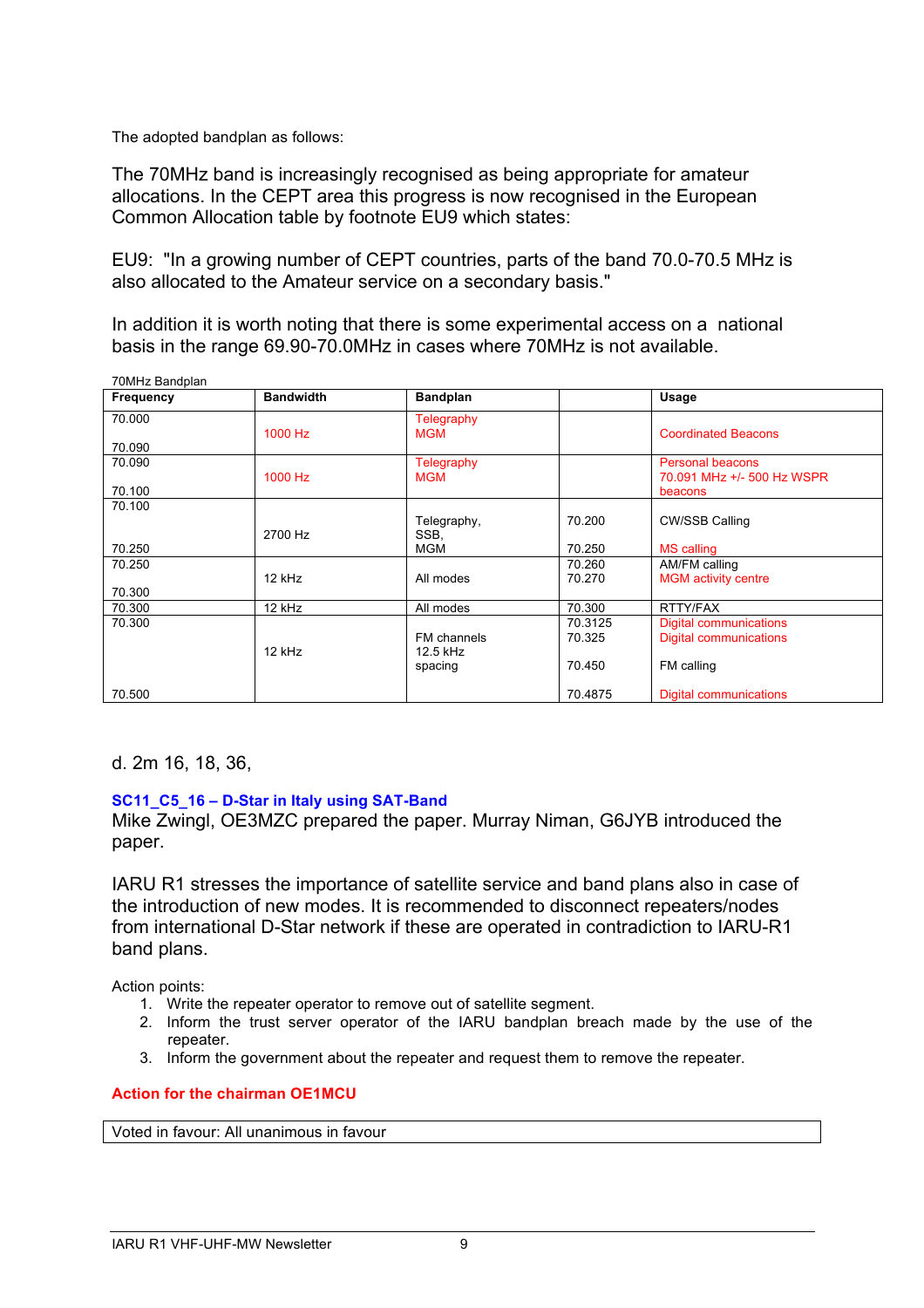### **SC11\_C5\_18 – 144 MHz band plan: allowance for cross band activity** Jacques Verleijen, ON4AVJ introduced the paper.

Vote: Adoption of the proposal for the footnote presented in the paper. Against: DARC, (PZK), EDR, RSGB, (ARRSM), VERON, IRTS Abstained: CRC, (MRSZ), USKA, (AFVL), SSA, (SRAL), (FRA), HRS, (ARSAHIB), NRRL, (IRA), SARL Voted in favour: UBA, (REF) Vote is negative.

# **SC11\_C5\_36 - Additional 2 m Digital Voice Channels**

Jochen Berns, DL1YBL introduced the paper. EDR also submitted a further document with the same proposal in support. The issue was well discussed. DARC accept the proposal additional submitted. Proposed are 2 new exclusive frequency segments below current 2m repeater.

For 2 new repeater frequencies as follows:

- 144,9750MHz & 144,9875MHz as inputs
- 145,5750MHz & 145,5875MHz as outputs

Vote: In favour: SARL, EDR, SSA, (SRAL), USKA, (AFVL), NRRL, (IRA), HRS, (ARABIH), Abstain: (FRA) , (REF) Against: RSGB, (ARRSM), VERON, IRTS, CRC, (MRASZ), UBA, DARC, (PZK) In favour  $= 10$ Against = 9 Voted in favour.

# e. 70cm 37

**SC11\_C5\_37 - Modifications in segment 430,000–431,975 and 438,000–440,000 MHz, 12 kHz bandwidth, 12, 5 kHz spacing**

DARC withdraw paper SC11\_C5\_37.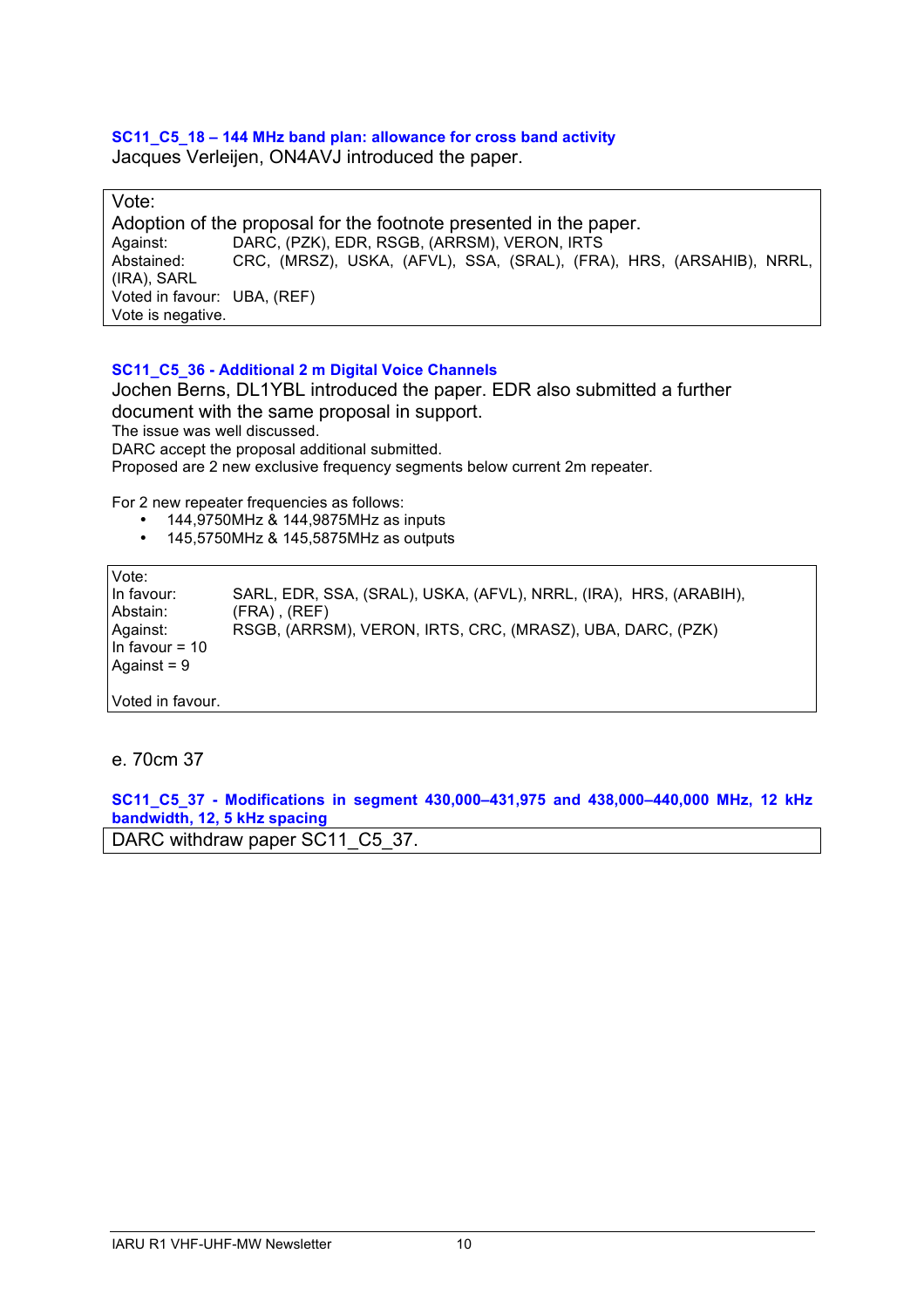# f. 23cm 17, 19, 20, 29, 42

Murray G6JYB heads the 23cm WG.

#### **SC11\_C5\_42 – 1 298 – 1 300 MHz Band Plan**

Murray Niman, G6JYB reports back from the WG. Various changes for the bandplan is agreed upon. That the 1298-1300MHz part of 23cms band plan be updated as follows to -

| Frequency,<br><b>MHz</b> | Max BW      | Mode      | Usage                                                                                                                                                      |
|--------------------------|-------------|-----------|------------------------------------------------------------------------------------------------------------------------------------------------------------|
| 1298.000<br>1299.000     | $20$ k $Hz$ | All modes | General mixed analogue or digital use in 25 kHz<br>channels<br>1298.025MHz (RS1)<br>1298.975MHZ (RS39)                                                     |
| 1299.000<br>1299.750     | 150kHz      | All modes | Arranged as 5 x150kHz channels for high speed<br>Digital Data (DD) usage:-<br>Centres: 1299.075, 1299.225, 1299.375, 1299.525,<br>1299.675 MHz (+/- 75kHz) |
| 1299.750<br>1300.000     | $20$ k $Hz$ | All modes | 8x25kHz channels (available for FM/DV<br>$use)$ :<br>Centres: 1299.775-1299.975                                                                            |

All are in favor. Proposal is accepted.

SC11\_C5\_ 19, 20, 42 were discussed at length in preparation the proposals.

**SC11\_C5\_17 and SC11\_C5\_29 were also discussed in the WG. The papers are noted and are included in the new bandplan by the 23cm sub WG.** 

Recommendation is that the 1298-1300MHz part of 23cms band plan be updated as follows to -

| Frequency,<br><b>MHz</b> | Max BW      | Mode      | Usage                                                                                                                                                      |
|--------------------------|-------------|-----------|------------------------------------------------------------------------------------------------------------------------------------------------------------|
| 1298.000<br>1299.000     | $20$ k $Hz$ | All modes | General mixed analogue or digital use in channels<br>1298.025MHz (RS1)<br>1298.975MHZ (RS39)                                                               |
| 1299.000<br>1299.750     | 150kHz      | All modes | Arranged as 5 x150kHz channels for high speed<br>Digital Data (DD) usage:-<br>Centres: 1299.075, 1299.225, 1299.375, 1299.525,<br>1299.675 MHz (+/- 75kHz) |
| 1299.750<br>1300.000     | $20$ kHz    | All modes | 8x25kHz Channels (available for FM/DV<br>use):<br>Centres: 1299.775-1299.975                                                                               |

# g. Microwave 41, 45

**SC11\_C5\_41 – 1 34 GHz Operation and Band Plan**

Murray Niman, G6JYB introduced the paper.

• 134 GHz Primary is favoured relative to 122 GHz and other adjacent secondary allocations

- 134.001 GHz is no longer supported and be removed from the band plan
- a centre of narrowband activity in the band plan is 134.928 GHz to 134.930 GHz

DARC support and propose the frequency since equipment is available. Vote: all in favour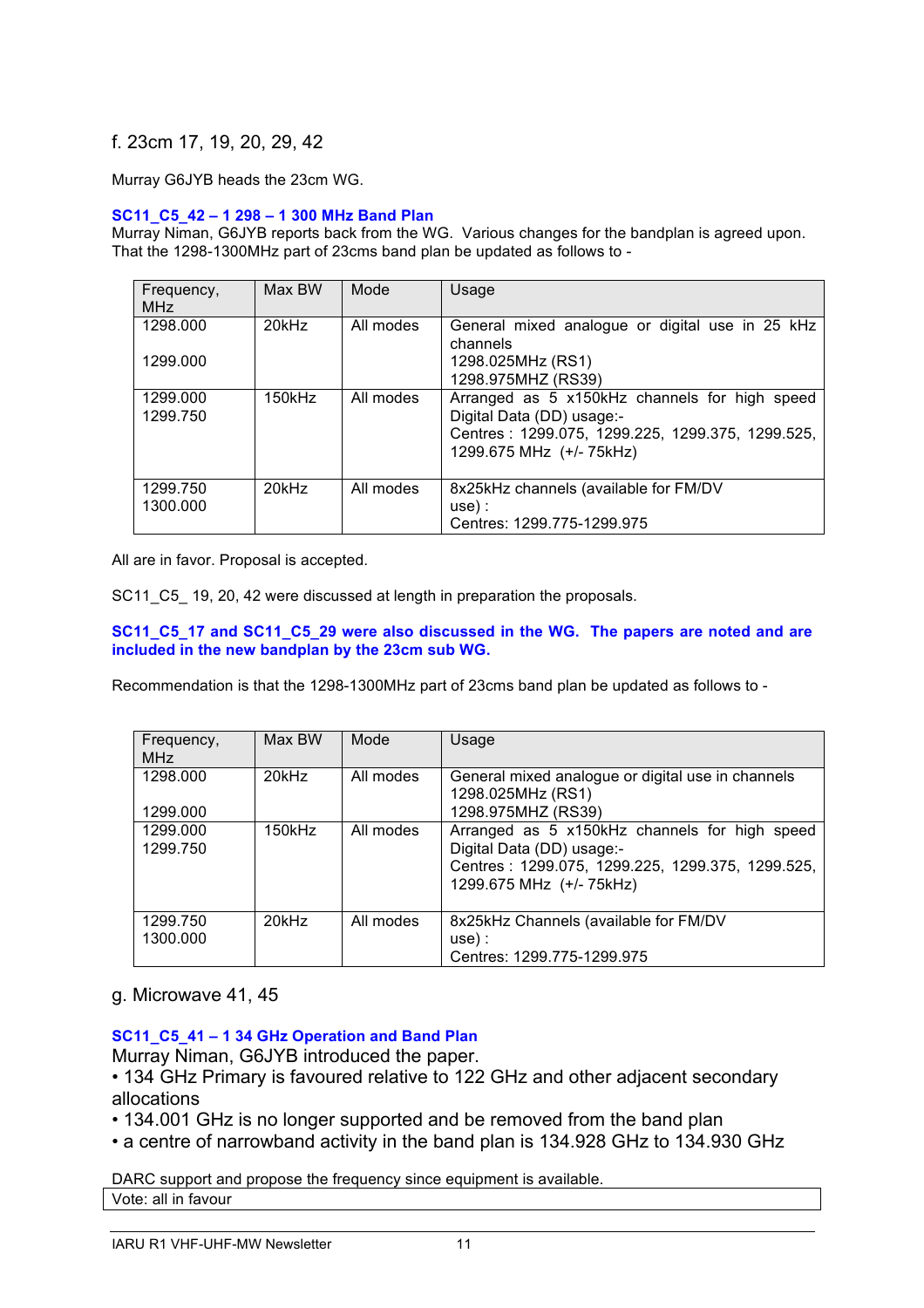# **SC11\_C5\_45 - Microwave Band Plan Updates**

Murray Niman, G6JYB introduced the paper.

The following all refer to the band plans in Section-4 of the VHF Managers Handbook v5.42

- **1240 MHz**: Delete the FSK441 mode-specific designation at 1296.370 for meteor scatter as there is little evidence of usage
- **1240 MHz**: Change all instances of 12 kHz maximum bandwidth to 20 kHz to reflect the reality that almost all equipment is not narrowband-FM etc and the spacing is 25 kHz in any case
- **2300 MHz**: Amend the Mode column from specific Telegraphy or SSB modes to become more generic maximum bandwidths
	- 2320.000 2320.150: BW: 500 Hz
	- 2320.150 2320.800: BW: 2700 Hz
- **3400 MHz**: Delete digital communications designations at 3420-3430 and 3450-3455 MHz as very few countries have access to these frequencies. Most allocations are based on the CEPT EU17 footnote, which only allocates 3400-3410 MHz.
- **24 GHz**: Correct a typographical error. Local beacons should be at 24048.750 24048.800 (the Handbook has the upper frequency as 24049.800 by mistake)

Update band plans in the VHF Handbook as per the proposals above

Vote all in favour. Proposals are accepted.

10. Contest 21 and 49, 22, 23, 24, 25 and 28, 26,34, 46,

Karel Odehnal, OK2ZI headed the WG sessions.

# **SC11\_C5\_21 – Report about correction of the IARU 50 MHz Contest**

Jacques Verleijen, ON4AVJ presented the paper and the feedback from the WG. Jaqcues the thanked by the chairman for the work done. The contest robot should be as accurate possible, but human checks will ensure the reliability of the logs.

### **SC11\_C5\_22 – A quality label for VHF contest programs**

Jacques Verleijen, ON4AVJ presented the paper and the feedback from the WG.

The IARU R1 is giving a quality label to those programs that support 100% the EDI standard. This quality label is given after an approval from a working group of three VHF contest managers. These managers will look of all the EDI-specifications (as described in the Handbook) are correct. Those programs will be listed in the VHF Manager's handbook. The editors of the program are allowed to mention this quality label on their software and on their publicity. VERON's PA1TK will be responsible for this.

### Accepted all in favour.

**SC11\_C5\_23 – Introducing a Rover class in the UHF/SHF and microwave contests** Was withdrawn by UBA.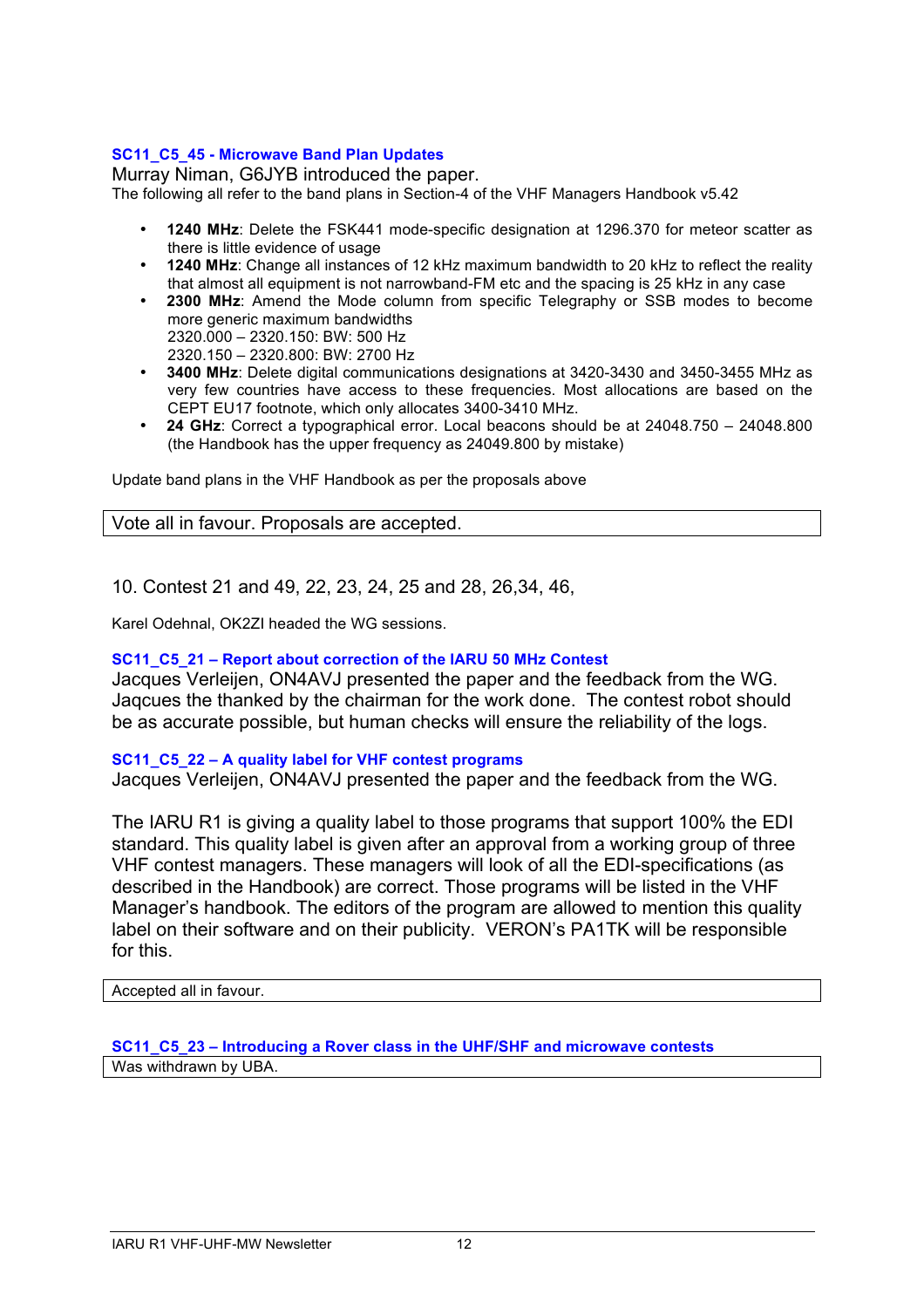### **SC11\_C5\_24 – Clearing up some interpretation differences due to translation of the ATV contest rules in other languages**

Jacques Verleijen, ON4AVJ presented the paper and the feedback from the WG. Translation was the main issue from English to French experienced by the programmers of the software.

To add following sentence after:

"The contest will compromise two sections on each uhf/microwave band on which ATV transmissions are authorised:"

- Section 1 (no changes)<br>• Section 2 (no changes)
- Section 2 (no changes)

*"A station operating under section 1 on any single band will automatically be classified also as such on the other bands where ATV is allowed."*

| Abstains: (REF)                         |  |
|-----------------------------------------|--|
| All others in favour. Paper is adopted. |  |

**SC11\_C5\_25 – IARU R1 Contest rules modification** Odehnal, OK2ZI presented the paper.

Current rule in chapter 5.3.11 should be changed to:

*Any error in the exchanged information logged by a station is liable to result in the loss of all points for that contact for both correspondents (receiving and transmitting loss of all points for that contact for both correspondents (receiving and transmitting loss of all points for that contact for all a station); subject to review and confirmation by the contest organiser.*

VERON also motivates the fact that most errors occur in the receiving side.

Against: SSA, (SRAL) Abstain: EDR, (FRA), DARC, (PZK) Favour: CRC, (MRASZ), UBA, (REF), VERON, HRS, (ARABIH), SARL, (ZARL), USKA, (AFVL)

Paper is adopted.

# **SC11\_C5\_34 – Invalidation of unique QSOs for contests**

Jesús Muñoz, EB7BMV prepared the paper. Karel Odehnal OK2ZI presented the paper.

Proposal: Change in the rule 5.2.H

Existing text: All QSOs including unique QSOs shall count for points even if they only appear in the log of one contest entrant.

Proposed text: Unique QSOs will not be valid. Only will be valid those QSOs appearing in at least two logs.

All against the proposal, Paper is rejected.

# **SC11\_C5\_46 – Microwave Contest Multipliers**

Murray Niman, G6JYB prepared the paper. Odehnal, OK2ZI presented the feedback from the WG.

To update and amend the Scoring Rules Multiplier table (to x 4 for 122 GHz and x 8 for 134 GHz)

All in favour. Paper is adopted.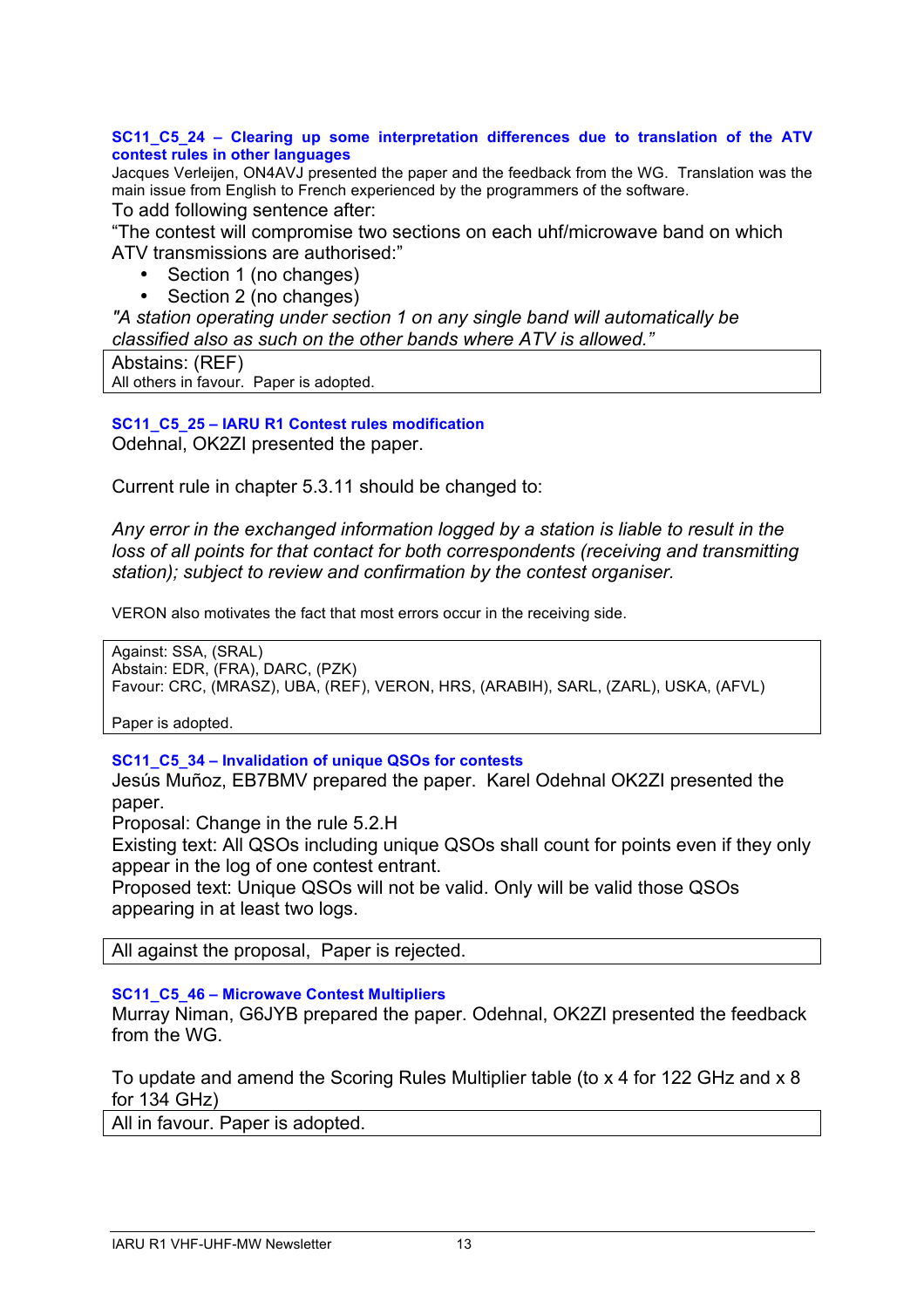# **SC11\_C5\_26 – 144 MHz All mode segment during the major VHF contests** Karel Odehnal, OK2ZI presented the paper.

Current rule in chapter 5.3.11 should be changed to:

The 144,500 – 144,700 MHz segment may also be used for contest QSOs during the Sub-regional contests on the coordinated dates and during IARU Region I VHF contest as the extension to the currently used segment 144,000 – 144,399 MHz.

- The use of this extension or part thereof must be clearly specified and published in the contest rules.
- The extension is time limited from Jan-1 2012 to Dec-31 2014 unless renewed by a future conference decision.

Thus C5 recommends that the 144 all mode segment is utilised for the contests. The bandplan is already clear on the allocations.

All in favour to adopt the WG recommendations.

### **SC11\_C5\_49 – Contest Evaluation Tool**

Michael Kastelic, OE1MCU presented the paper.

The WG then recommended the following:

The WG supports the implementation of the robot from 2012 as stated. The database and statistics should also be published as soon as possible after the evaluation has been made and accepted.

Proposal:

Therefore, it is herewith proposed that the already existing evaluation tool be put into operation with immediate effect (as of January 2012), and be improved on in a systematic process. It is better to use a very fast, but not yet perfect tool, so that an immediate ranking can be established within minutes after four weeks.

There will be two ways to upload the logs.

a) The restricted input gate for contest and VHF managers who already checked the logs, b) The open individual gate for individual amateurs not able to use (a). These logs are to be checked manually before processing.

The final evaluation is the responsibility of the organizing society.

#### All in favour.

Regional support is

### 11. Satellites 44, 48

### **SC11\_C5\_44 – VHF Handbook Satellite Chapter**

Graham Shirville, G3VZV presented the paper. Michael OE1MCU thanks Graham for his work done.

Vote for removal of the existing Satellite chapter and replace with the attachment of paper 44. All voted and accept in favour.